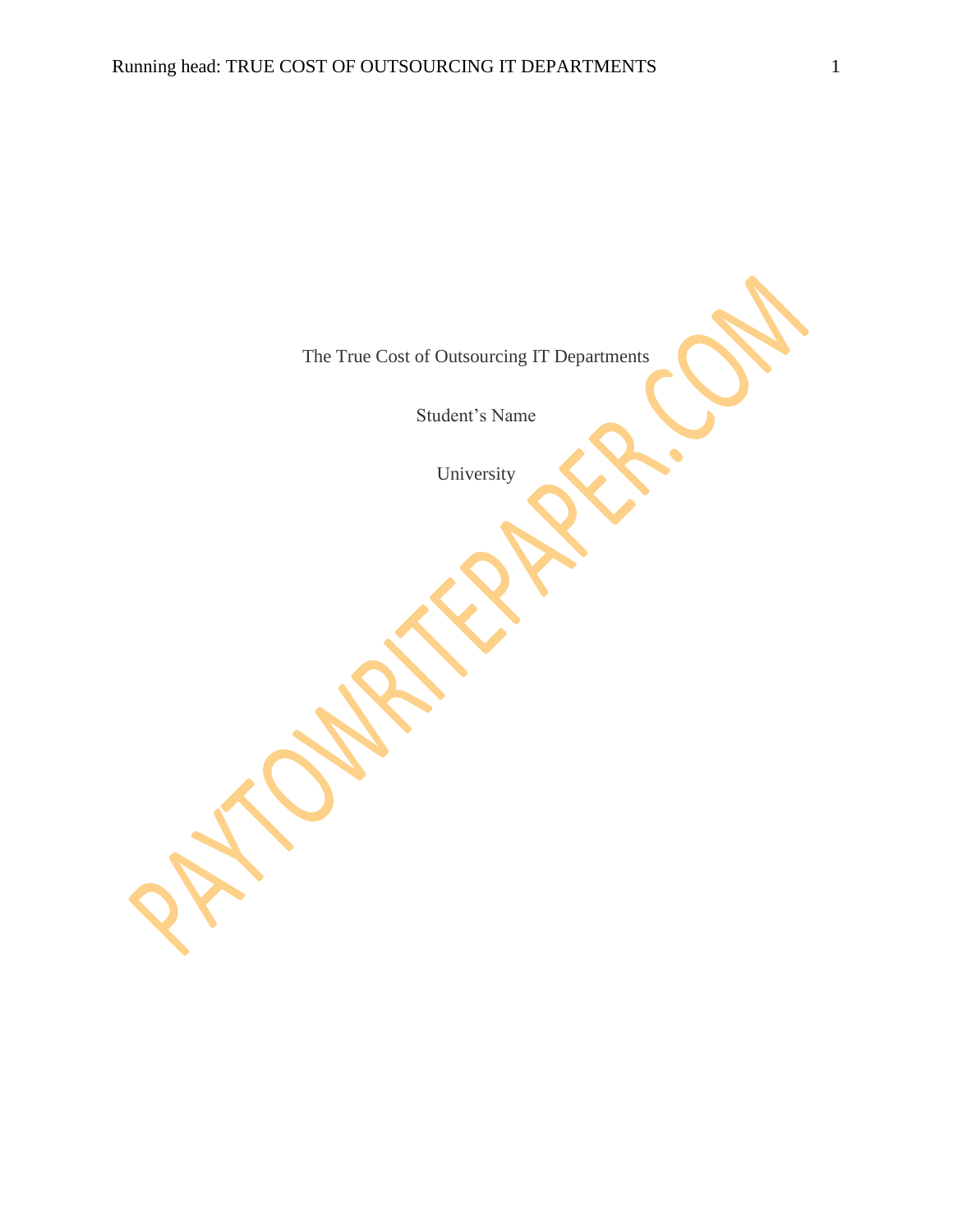## The True Cost of Outsourcing IT Departments

Outsourcing IT departments has major implications for the companies and the economy of the home country. Parry and Graves (2008) noted that the financial cost factor was the main driver for outsourcing in the last decade of the twentieth century, but companies were increasingly basing their decisions on several factors. This change in outsourcing decisions is influenced by the notion that outsourcing has hidden costs. The true cost of outsourcing IT departments includes the cost of transition, loss of managerial control, loss of key internal skills and negative effects on the economy of the home country.

The cost of transition involves choosing a vendor and transferring the work to the selected service provider. Vendor selection includes steps such as defining requirements, sending out requests for proposals and examining offers, and contract negotiation. This element of the cost of outsourcing amounts to about 0.2% to 2% of the total financial costs (OSF Global Services, 2012, p. 2). The cost of transition includes the cost of communications, legal fees, and technical costs. This cost varies with the size of the IT department. Companies require sufficient resources to select the appropriate vendor and transfer the department successfully.

The loss of managerial control over the outsourced function is a major limitation of outsourcing and has wide implications for the company. Outsourcing expands traditional organizational boundaries, giving rise to new challenges and the need to adapt the management of IT departments to match the change (Aubert & Rivard, 2008, p. 163). Important issues like the quality and reliability of IT systems is partly or wholly transferred to the service provider. Management loses control of these critical aspects of the department, increasing the risk of disruptions to operations.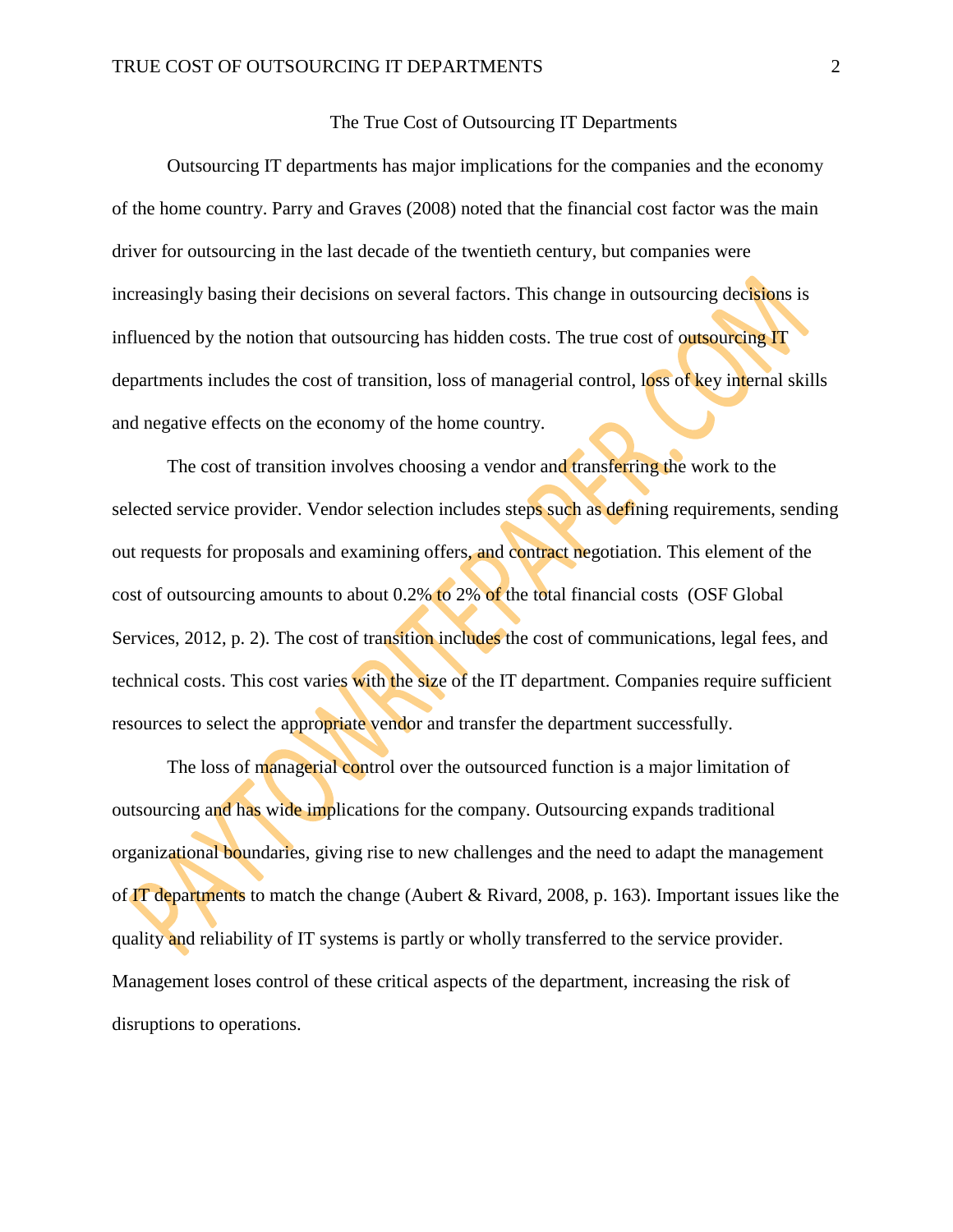The loss of key internal skills due to outsourcing translates to high costs of IT systems in the long run. The practice hampers the development of internal technical skills in the organization, which can undermine the company's competitiveness (Aubert & Rivard, 2008). The company incurs additional costs to transfer the work to another provider if the current provider becomes incapable of delivering the service. Similarly, if the company decides to return the outsourced function to in-house provision, initiatives to develop the required technical expertise increase spending significantly.

Outsourcing IT departments to providers located in foreign countries affects the economy of the home country in a number of ways, including through the loss of jobs, loss of revenue and reduced demand for the outsourced skills (Kohleick, 2008, p. 16). Part of the revenue in the outsourcing arrangement benefits the host country at the expense of the home country. Similarly, the host country experiences an increase in jobs while the home country loses jobs. The reduced demand for the outsourced skills in the home country influences the country's expertise negatively. Accordingly, the overall impact of outsourcing IT departments on the country is likely to be negative.

Outsourcing IT departments has financial and other hidden costs that affect both the companies and the home country. The true cost of the practice includes the cost of transition, loss of managerial control, loss of key internal skills and negative effects on the economy of the home country. Outsourcing decisions should involve a careful review of all the costs to establish whether the project is viable.